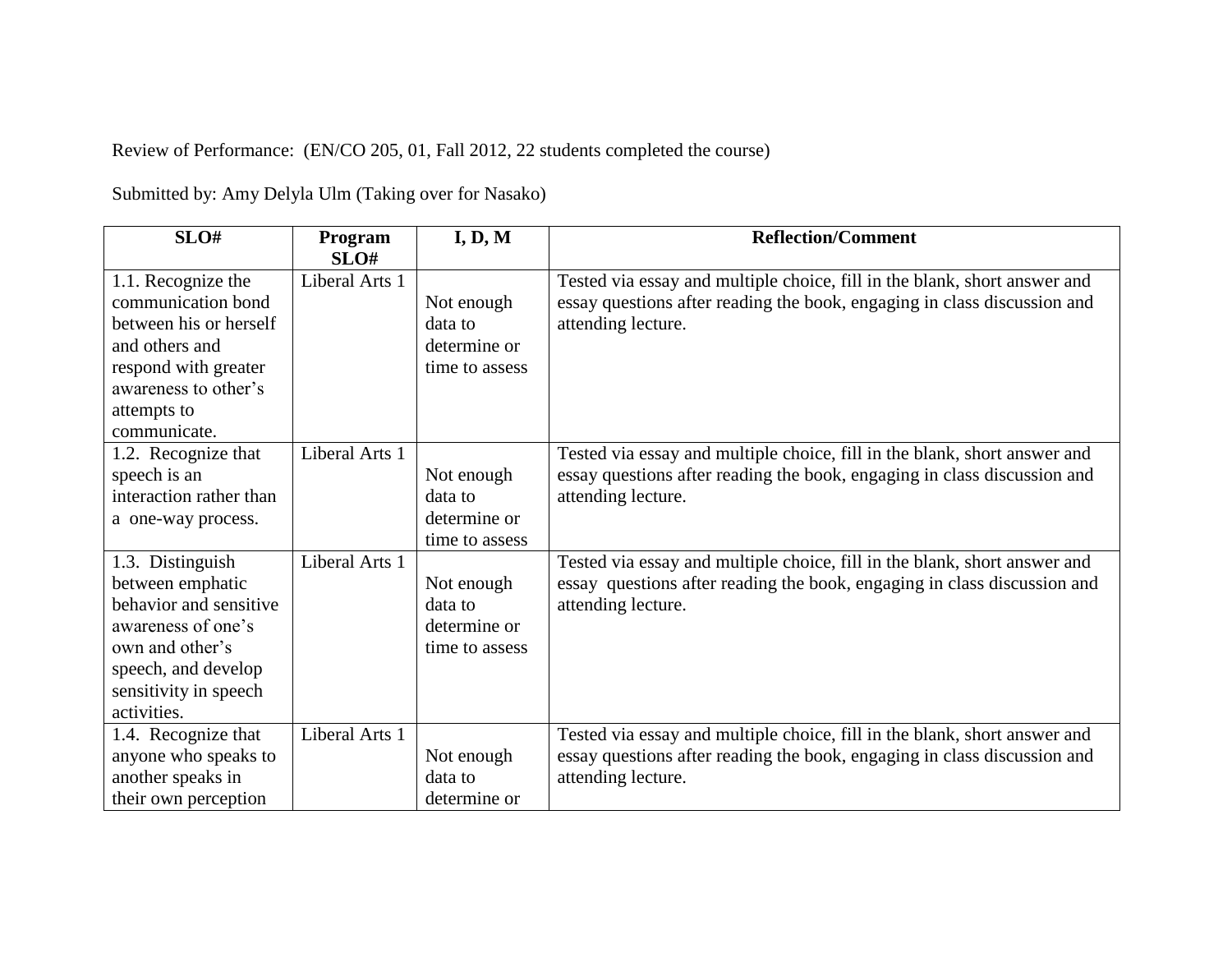| of that person.                                                                                                                                                |                | time to assess                                                              |                                                                                                                                                                             |
|----------------------------------------------------------------------------------------------------------------------------------------------------------------|----------------|-----------------------------------------------------------------------------|-----------------------------------------------------------------------------------------------------------------------------------------------------------------------------|
| 1.5. Recognize that<br>our meanings depend<br>on our perceptions<br>and our ability to<br>perceive and partly<br>upon our social and<br>cultural conditioning. | Liberal Arts 1 | Not enough<br>data to<br>determine or<br>time to assess                     | Tested via essay and multiple, fill in the blank, short answer and essay<br>choice questions after reading the book, engaging in class discussion and<br>attending lecture. |
| 2.1. demonstrate a<br>usable awareness of<br>the effect of pitch,<br>quality, volume, rate,<br>timing and rhythm<br>upon tonal code                            | Liberal Arts 2 | $I=20$<br>$D=16$                                                            | Gave 1 major speech – extemporaneous and persuasive<br>Conducted critique of their own speech and a peers after re-watching a<br>video recording.                           |
| 2.2. use bodily<br>movements to enhance<br>the effectiveness of<br>communication.                                                                              | Liberal Arts 2 | $I=20$<br>$D=16$                                                            | Gave 1 major speech – extemporaneous and persuasive<br>Conducted critique of their own speech and a peers after re-watching a<br>video recording.                           |
| 2.3. prepare speeches<br>on various topics,<br>organize subject<br>matter/research<br>material and<br>demonstrate<br>progressively more                        | Liberal Arts 2 | $I=20$<br>$D=16$<br>Not enough<br>data to<br>determine or<br>time to assess | Gave 1 major speech – extemporaneous and persuasive<br>Drafted one formal persuasive speech with two outside sources to support<br>thesis                                   |
| speech writing<br>difficult public                                                                                                                             |                | various<br>speeches but                                                     |                                                                                                                                                                             |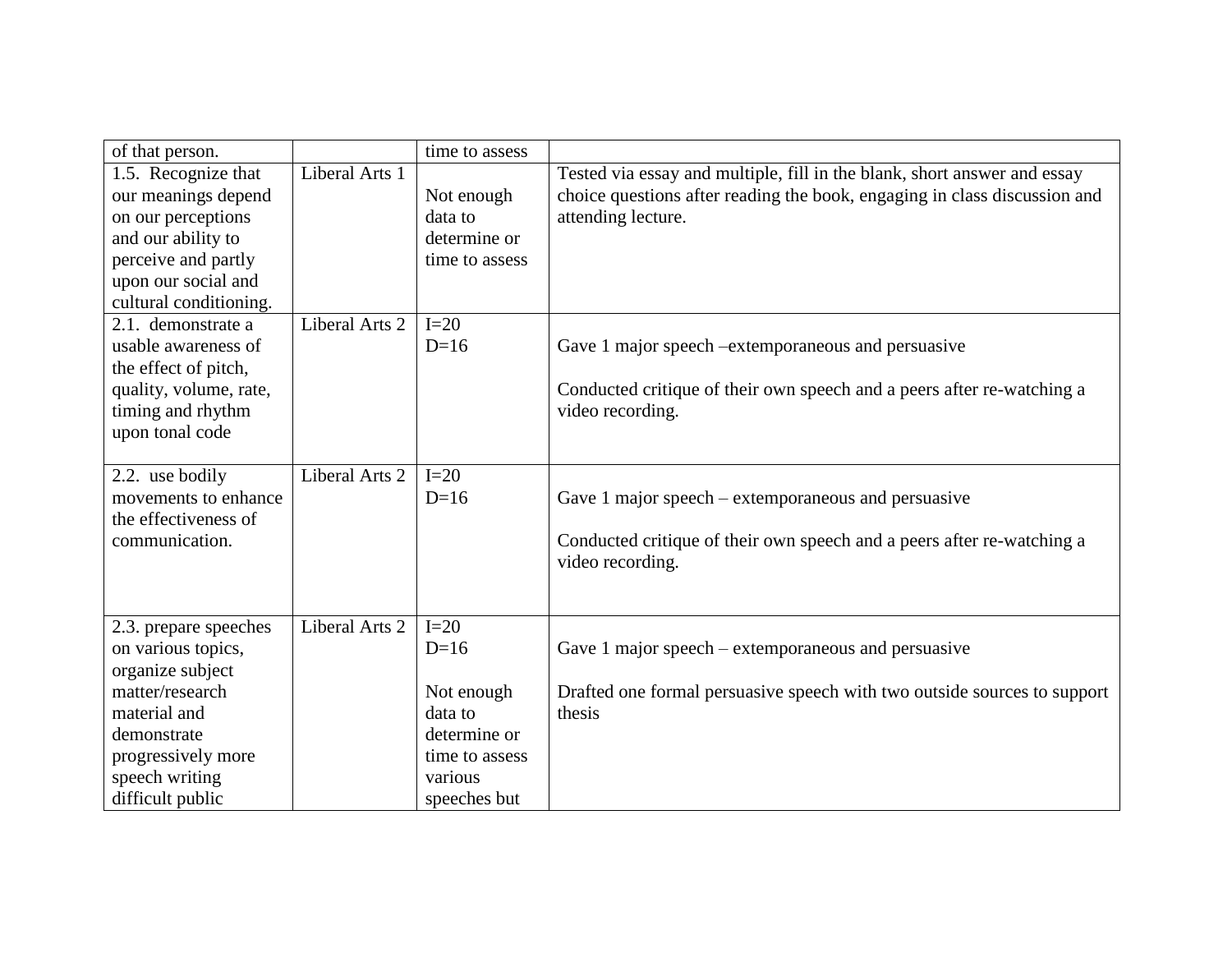| addresses.                              |                | did organize<br>subject<br>matter/research<br>material for<br>one speech |                                                                           |
|-----------------------------------------|----------------|--------------------------------------------------------------------------|---------------------------------------------------------------------------|
|                                         |                |                                                                          |                                                                           |
| 2.4. present him or                     | Liberal Arts 2 | $I=20$                                                                   | Gave 1 major speech – extemporaneous and persuasive                       |
| herself and ideas in an                 |                | $D=16$                                                                   |                                                                           |
| effective and                           |                |                                                                          | Drafted one formal persuasive speech with two outside sources to support  |
| convincing manner.                      |                |                                                                          | thesis                                                                    |
| 3.1. distinguish what                   | Liberal Arts 3 |                                                                          | Tested via essay and multiple choice, fill in the blank, short answer and |
| he or she hears from                    |                | Not enough                                                               | essay questions after reading the book, engaging in class discussion and  |
| the way he or she                       |                | data to                                                                  | attending lecture.                                                        |
| feels about it.                         |                | determine or                                                             |                                                                           |
|                                         |                | time to assess                                                           |                                                                           |
| 4.1. differentiate                      | Liberal Arts 4 |                                                                          | Tested via essay and multiple choice, fill in the blank, short answer and |
| between nonverbal                       |                | Not enough                                                               | essay questions after reading the book, engaging in class discussion and  |
| messages that are part                  |                | data to                                                                  | attending lecture.                                                        |
| of verbal messages                      |                | determine or                                                             |                                                                           |
| and those that are part<br>of culture.  |                | time to assess                                                           |                                                                           |
| 4.2. demonstrate                        | Liberal Arts 4 |                                                                          |                                                                           |
|                                         |                |                                                                          | Gave three extemporaneous mini speeches to the class.                     |
| ability to make non-<br>verbal feedback |                | Not enough<br>data to                                                    | Gave 1 major speech – extemporaneous and informative                      |
| consistent with verbal                  |                | determine or                                                             |                                                                           |
|                                         |                | time to assess                                                           | Gave 1 major speech $-$ scripted and persuasive                           |
| response.<br>5.1. develop an            | Liberal Arts 5 |                                                                          | Tested via essay and multiple choice, fill in the blank, short answer and |
| awareness of the                        |                |                                                                          | essay questions after reading the book, engaging in class discussion and  |
|                                         |                | Not enough                                                               |                                                                           |
| barriers and                            |                | data to                                                                  | attending lecture.                                                        |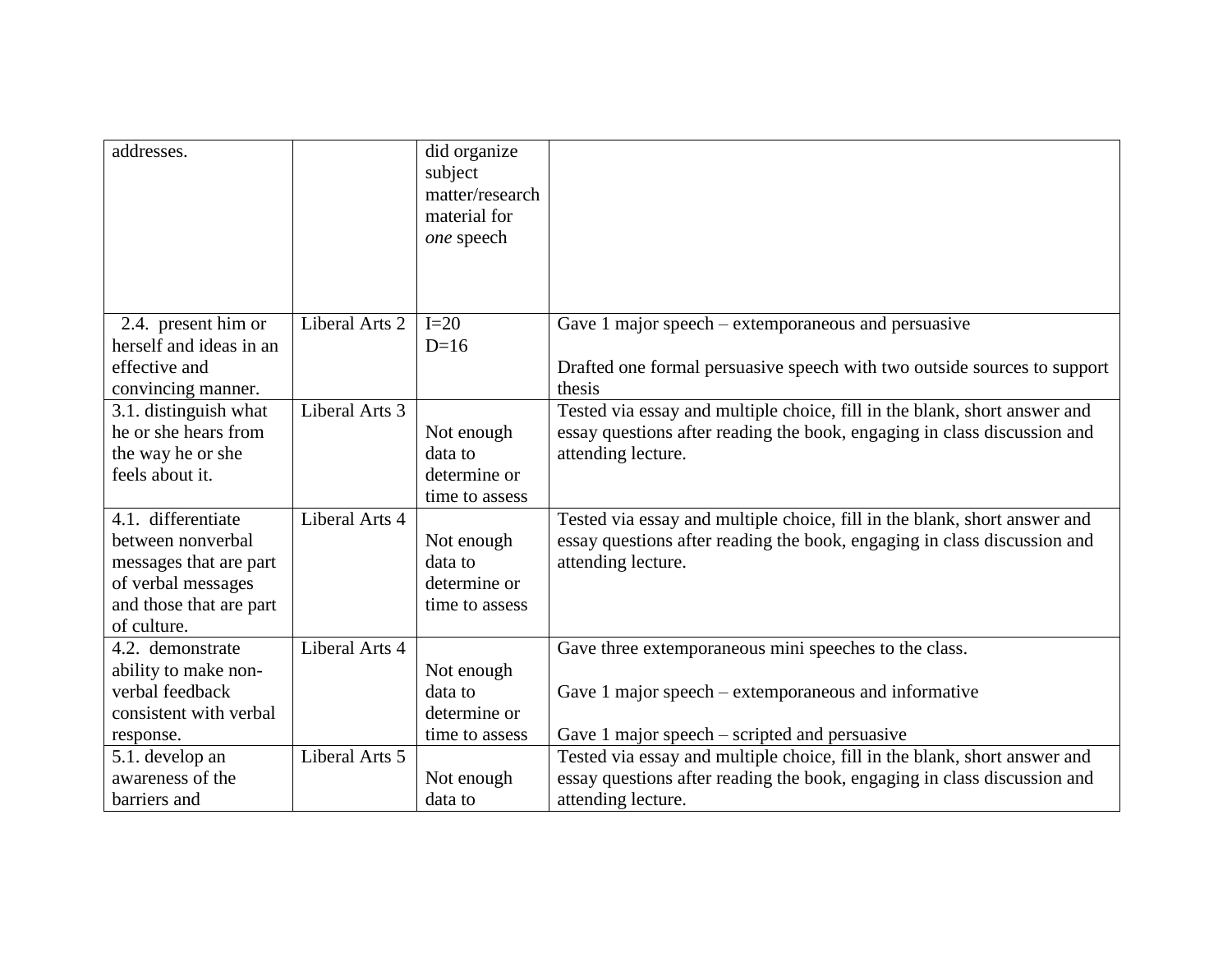| breakdowns              |                | determine or   |                                                                           |
|-------------------------|----------------|----------------|---------------------------------------------------------------------------|
| that can interfere with |                | time to assess |                                                                           |
| speech messages and     |                |                |                                                                           |
| acquire practical       |                |                |                                                                           |
| response                |                |                |                                                                           |
| means to surmount       |                |                |                                                                           |
| them as they arise.     |                |                |                                                                           |
| 5.2. demonstrate the    | Liberal Arts 5 |                | Gave three extemporaneous mini speeches to the class.                     |
| various roles of the    |                | Not enough     |                                                                           |
| communication           |                | data to        | Gave 1 major speech – extemporaneous and informative                      |
| process                 |                | determine or   |                                                                           |
|                         |                | time to assess | Gave 1 major speech $-$ scripted and persuasive                           |
|                         |                |                |                                                                           |
| 5.3. explain the        | Liberal Arts 5 | $I =$          | Tested via essay and multiple choice, fill in the blank, short answer and |
| effect of culture       |                | $D=$           | essay questions after reading the book, engaging in class discussion and  |
| and gender on           |                |                | attending lecture.                                                        |
| communication           |                | Not enough     |                                                                           |
|                         |                | data to        |                                                                           |
|                         |                | determine or   |                                                                           |
|                         |                | time to assess |                                                                           |
| 5.4. recognize          | Liberal Arts 5 | $I =$          | Tested via essay and multiple choice, fill in the blank, short answer and |
| the various types       |                | $D=$           | essay questions after reading the book, engaging in class discussion and  |
| of interpersonal        |                |                | attending lecture.                                                        |
| communication           |                | Not enough     |                                                                           |
| and identify            |                | data to        |                                                                           |
| appropriate             |                | determine or   |                                                                           |
| methods or              |                | time to assess |                                                                           |
| strategies              |                |                |                                                                           |
| of communicating        |                |                |                                                                           |
| within them             |                |                |                                                                           |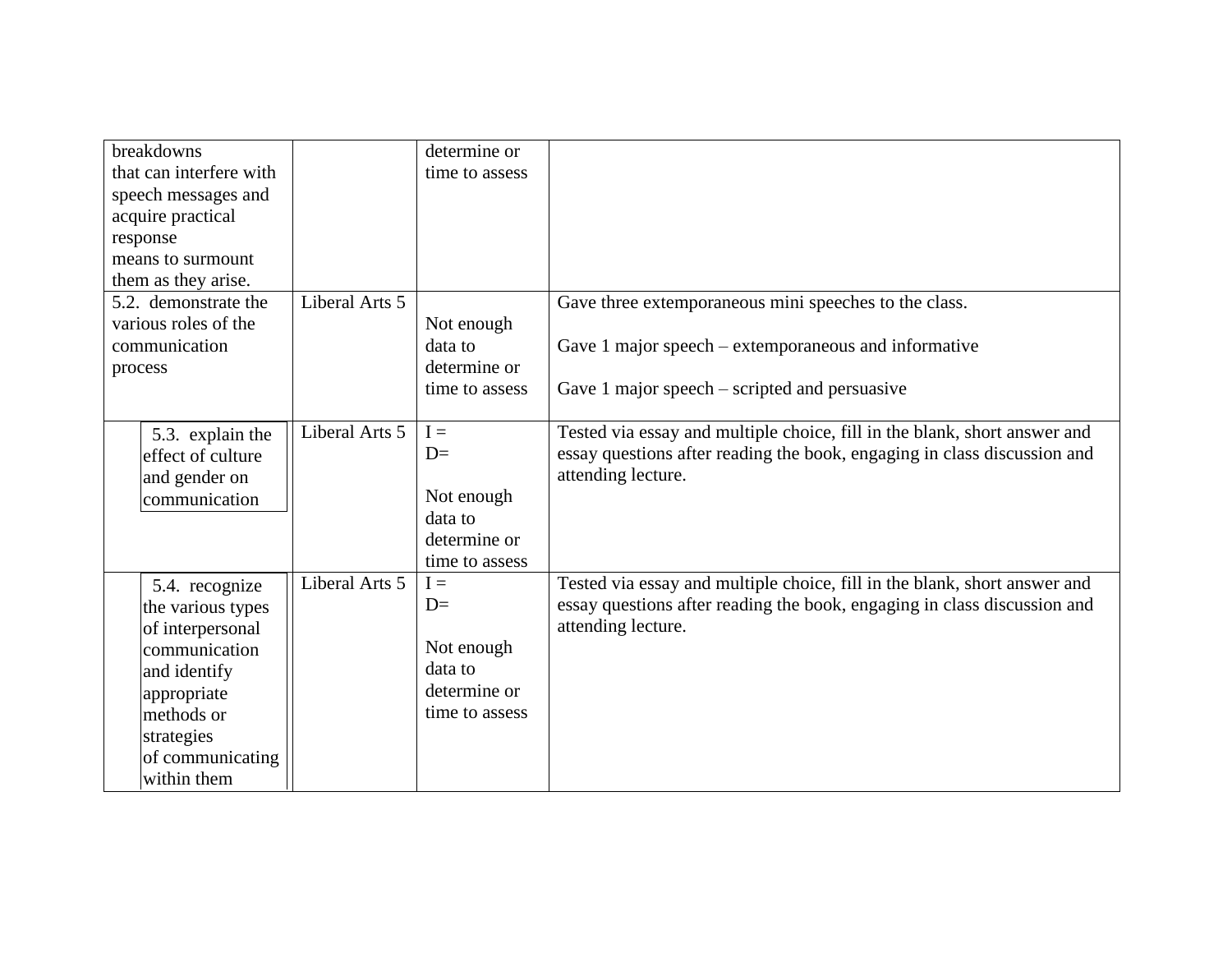**Additional observations:**

**Special comments:**

 $F=2$ ,  $C=1$ ,  $C=2$ ,  $C+=1$ ,  $B=-4$ ,  $B=4$ ,  $B=-2$ ,  $A=-4$ ,  $A=2$ 

When I took over the class there was only enough time to tackle a few SLOs. So I picked having the students draft one formal persuasive speech, present one formal persuasive speech and to critique their one speech and a speech of one of their peers.

## **Recommendations:** .

Amy Delyla Ulm, Instructor

Signature:\_\_\_\_\_\_\_\_\_\_\_\_\_\_\_\_\_\_\_\_\_\_\_\_\_\_\_\_\_\_\_\_\_\_\_\_\_ Date:\_\_\_\_\_\_\_\_\_\_\_\_\_\_\_\_\_\_\_\_\_\_\_\_\_\_\_\_\_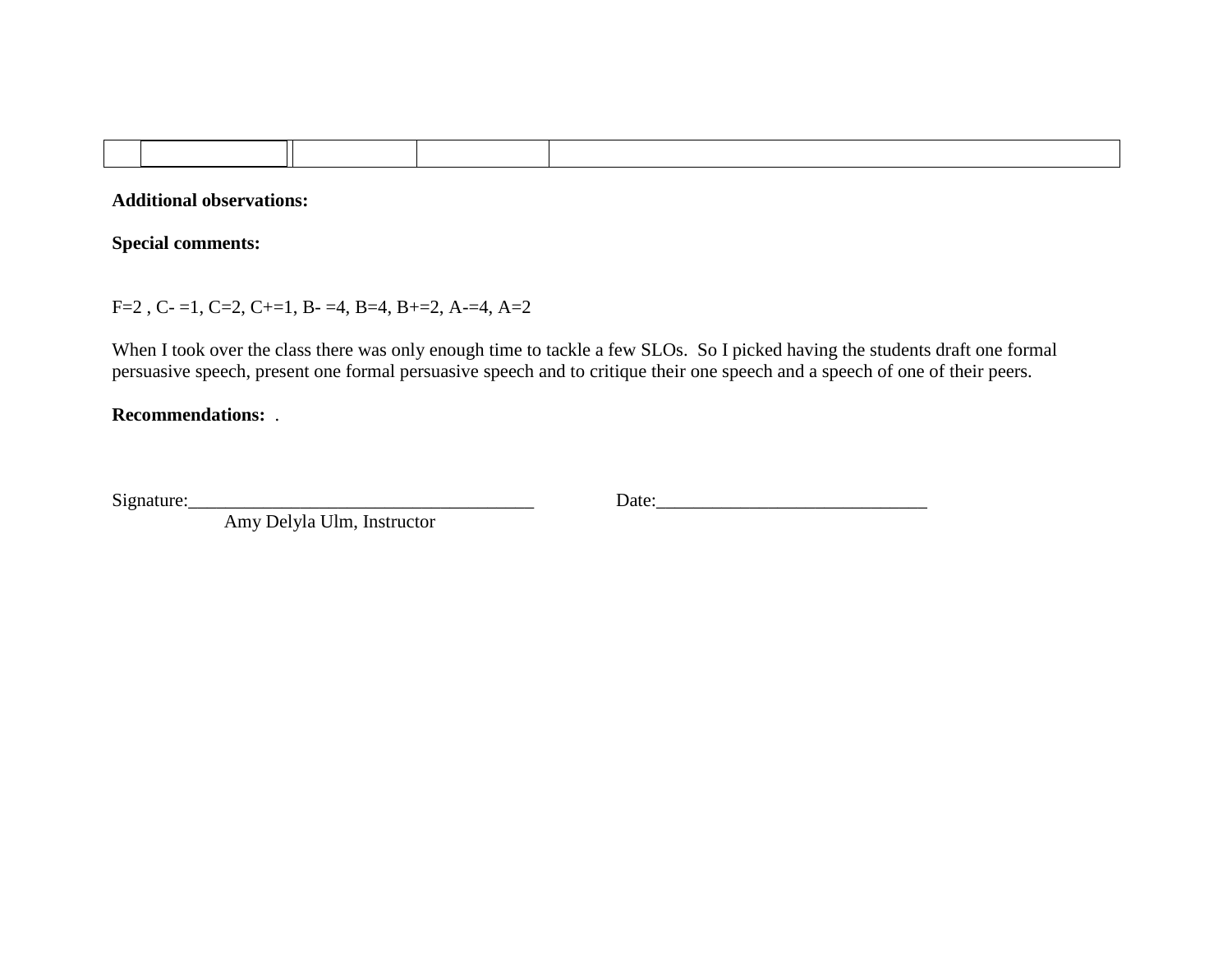Review of Performance: (EN/CO 205, 03, Fall 2012, 6 students completed the course)

Submitted by: Amy Delyla Ulm

| SLO#                                                                                                                                                                   | Program<br>SLO# | I, D, M          | <b>Reflection/Comment</b>                                                                                                                                                                                                   |
|------------------------------------------------------------------------------------------------------------------------------------------------------------------------|-----------------|------------------|-----------------------------------------------------------------------------------------------------------------------------------------------------------------------------------------------------------------------------|
| 1.1. Recognize the<br>communication bond<br>between his or herself<br>and others and respond<br>with greater awareness<br>to other's attempts to<br>communicate.       | Liberal Arts 1  | $I = 6$<br>$D=4$ | Tested via essay and multiple choice, fill in the blank, short answer and<br>essay questions after reading the book, engaging in class discussion and<br>attending lecture.<br>critique their own speech and those of peers |
| 1.2. Recognize that<br>speech is an<br>interaction rather than<br>a one-way process.                                                                                   | Liberal Arts 1  | $I=6$<br>$D=6$   | Tested via essay and multiple, fill in the blank, short answer and essay<br>choice questions after reading the book, engaging in class discussion and<br>attending lecture.<br>critique their own speech and those of peers |
| 1.3. Distinguish<br>between emphatic<br>behavior and sensitive<br>awareness of one's<br>own and other's<br>speech, and develop<br>sensitivity in speech<br>activities. | Liberal Arts 1  | $I = 6$<br>$D=5$ | Tested via essay and multiple choice, fill in the blank, short answer and<br>essay questions after reading the book, engaging in class discussion and<br>attending lecture.<br>critique their own speech and those of peers |
| 1.4. Recognize that<br>anyone who speaks to<br>another speaks in<br>their own perception<br>of that person.                                                            | Liberal Arts 1  | $I = 6$<br>$D=6$ | Tested via essay and multiple choice, fill in the blank, short answer and<br>essay questions after reading the book, engaging in class discussion and<br>attending lecture.<br>critique their own speech and those of peers |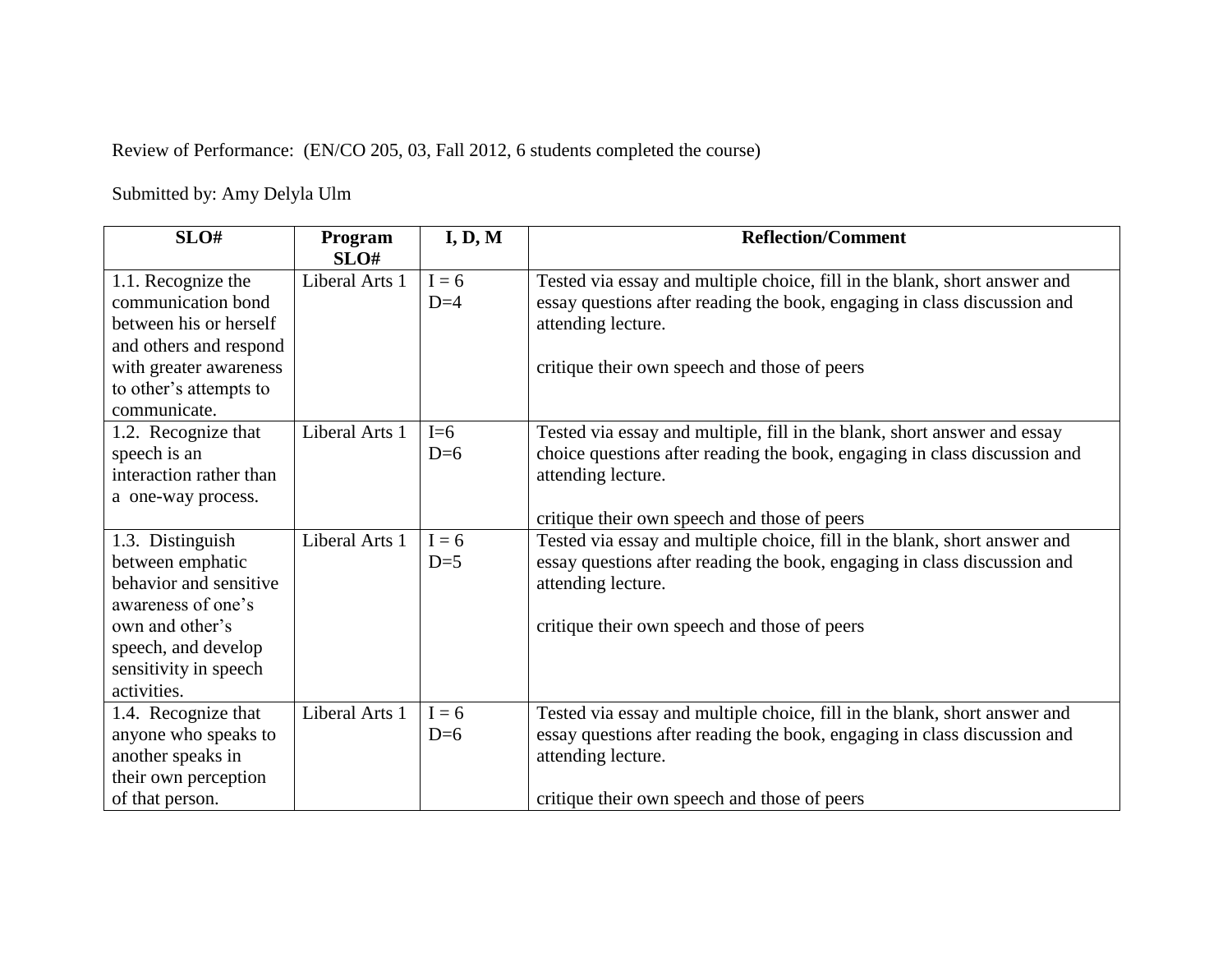| 1.5. Recognize that<br>our meanings depend<br>on our perceptions<br>and our ability to<br>perceive and partly<br>upon our social and<br>cultural conditioning. | Liberal Arts 1 | $I=6$<br>$D=6$ | Tested via essay and multiple choice questions, fill in the blank, short<br>answer and essay after reading the book, engaging in class discussion and<br>attending lecture. |
|----------------------------------------------------------------------------------------------------------------------------------------------------------------|----------------|----------------|-----------------------------------------------------------------------------------------------------------------------------------------------------------------------------|
| 2.1. demonstrate a                                                                                                                                             | Liberal Arts 2 |                | Gave three extemporaneous mini speeches to the class.                                                                                                                       |
| usable awareness of                                                                                                                                            |                | $I=6$          |                                                                                                                                                                             |
| the effect of pitch,                                                                                                                                           |                | $D=6$          | Gave 1 major speech – extemporaneous and informative                                                                                                                        |
| quality, volume, rate,                                                                                                                                         |                |                |                                                                                                                                                                             |
| timing and rhythm                                                                                                                                              |                |                | Gave 1 major speech $-$ scripted and persuasive                                                                                                                             |
| upon tonal code<br>2.2. use bodily                                                                                                                             | Liberal Arts 2 | $I=6$          |                                                                                                                                                                             |
| movements to enhance                                                                                                                                           |                | $D=6$          | Gave three extemporaneous mini speeches to the class.                                                                                                                       |
| the effectiveness of                                                                                                                                           |                |                | Gave 1 major speech – extemporaneous and informative                                                                                                                        |
| communication.                                                                                                                                                 |                |                |                                                                                                                                                                             |
|                                                                                                                                                                |                |                | Gave 1 major speech $-$ scripted and persuasive                                                                                                                             |
| 2.3. prepare speeches                                                                                                                                          | Liberal Arts 2 | $I=6$          | Gave three extemporaneous mini speeches to the class.                                                                                                                       |
| on various topics,                                                                                                                                             |                | $D=6$          |                                                                                                                                                                             |
| organize subject                                                                                                                                               |                |                | Gave 1 major speech – extemporaneous and informative                                                                                                                        |
| matter/research                                                                                                                                                |                |                |                                                                                                                                                                             |
| material and                                                                                                                                                   |                |                | Gave 1 major speech $-$ scripted and persuasive                                                                                                                             |
| demonstrate                                                                                                                                                    |                |                |                                                                                                                                                                             |
| progressively more                                                                                                                                             |                |                |                                                                                                                                                                             |
| speech writing                                                                                                                                                 |                |                |                                                                                                                                                                             |
| difficult public                                                                                                                                               |                |                |                                                                                                                                                                             |
| addresses.                                                                                                                                                     |                |                |                                                                                                                                                                             |
| 2.4. present him or                                                                                                                                            | Liberal Arts 2 | $I=6$          | Gave three extemporaneous mini speeches to the class.                                                                                                                       |
| herself and ideas in an                                                                                                                                        |                | $D=5$          |                                                                                                                                                                             |
| effective and                                                                                                                                                  |                |                | Gave 1 major speech – extemporaneous and informative                                                                                                                        |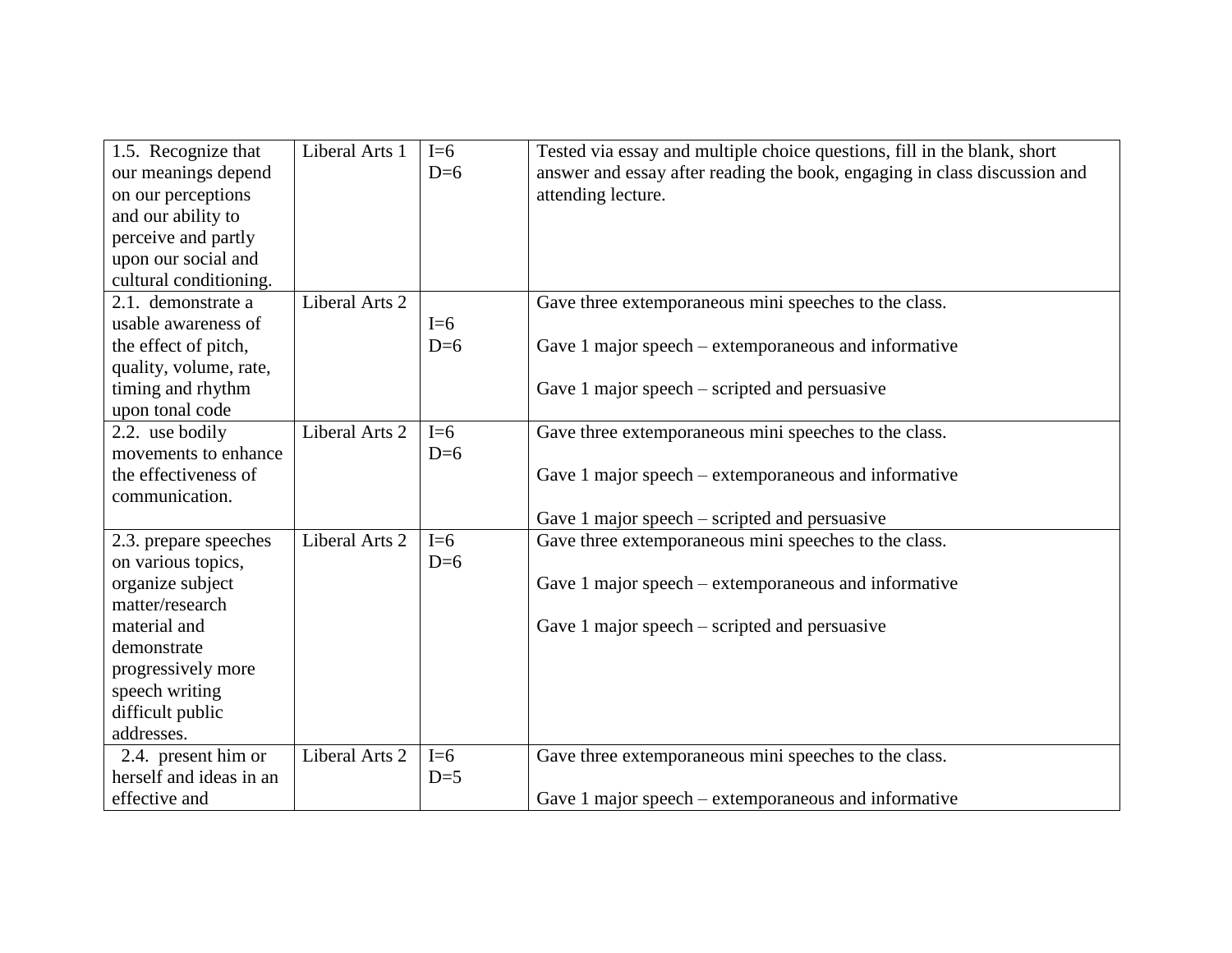| convincing manner.      |                |       |                                                                           |
|-------------------------|----------------|-------|---------------------------------------------------------------------------|
|                         |                |       | Gave 1 major speech $-$ scripted and persuasive                           |
|                         |                |       |                                                                           |
|                         |                |       | critique their own speech and those of peers                              |
| 3.1. distinguish what   | Liberal Arts 3 | $I=6$ | Tested via essay and multiple choice, fill in the blank, short answer and |
| he or she hears from    |                | $D=6$ | essay questions after reading the book, engaging in class discussion and  |
| the way he or she       |                |       | attending lecture.                                                        |
| feels about it.         |                |       |                                                                           |
| peer's speeches         |                |       | Writing assignment on Marjoe Documentary                                  |
|                         |                |       | critique their own speech and those of peers                              |
| 4.1. differentiate      | Liberal Arts 4 | $I=6$ | Tested via essay and multiple choice, fill in the blank, short answer and |
| between nonverbal       |                | $D=6$ | essay questions after reading the book, engaging in class discussion and  |
| messages that are part  |                |       | attending lecture.                                                        |
| of verbal messages      |                |       |                                                                           |
| and those that are part |                |       | critique their own speech and those of peers                              |
| of culture.             |                |       |                                                                           |
| 4.2. demonstrate        | Liberal Arts 4 | $I=6$ | Gave three extemporaneous mini speeches to the class.                     |
| ability to make non-    |                | $D=6$ |                                                                           |
| verbal feedback         |                |       | Gave 1 major speech – extemporaneous and informative                      |
| consistent with verbal  |                |       |                                                                           |
| response.               |                |       | Gave 1 major speech – scripted and persuasive                             |
| 5.1. develop an         | Liberal Arts 5 | $I=6$ | Tested via essay and multiple choice, fill in the blank, short answer and |
| awareness of the        |                | $D=4$ | essay questions after reading the book, engaging in class discussion and  |
| barriers and            |                |       | attending lecture.                                                        |
| breakdowns              |                |       |                                                                           |
| that can interfere with |                |       | critique their own speech and those of peers                              |
| speech messages and     |                |       |                                                                           |
| acquire practical       |                |       |                                                                           |
| response                |                |       |                                                                           |
| means to surmount       |                |       |                                                                           |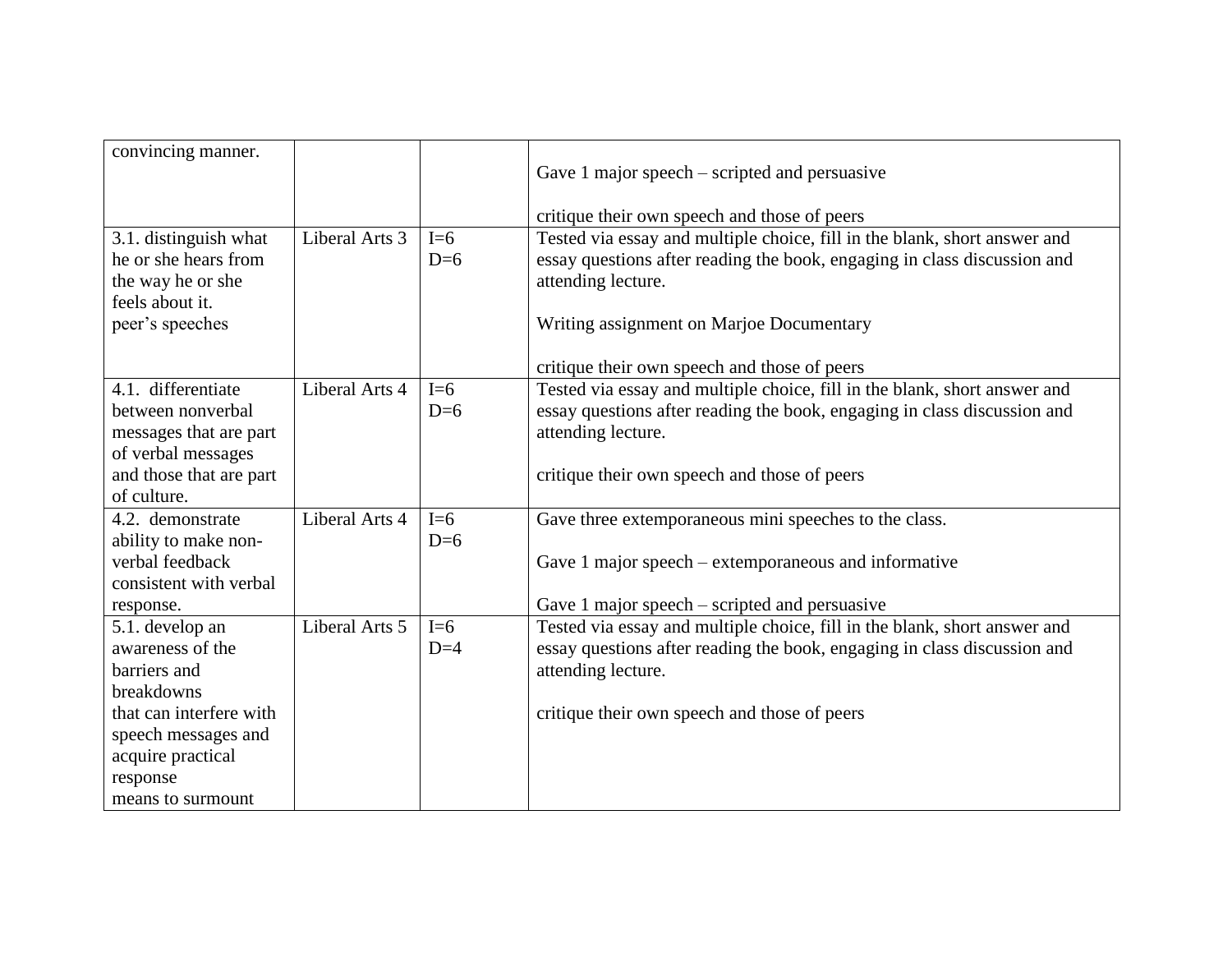| them as they arise.  |                |       |                                                                           |
|----------------------|----------------|-------|---------------------------------------------------------------------------|
| 5.2. demonstrate the | Liberal Arts 5 | $I=6$ | Gave three extemporaneous mini speeches to the class.                     |
| various roles of the |                | $D=6$ |                                                                           |
| communication        |                |       | Gave 1 major speech – extemporaneous and informative                      |
| process              |                |       |                                                                           |
|                      |                |       | Gave 1 major speech $-$ scripted and persuasive                           |
|                      |                |       | critique their own speech and those of peers                              |
| 5.3. explain the     | Liberal Arts 5 | $I=6$ | Tested via essay and multiple choice, fill in the blank, short answer and |
| effect of culture    |                | $D=6$ | essay questions after reading the book, engaging in class discussion and  |
| and gender on        |                |       | attending lecture.                                                        |
| communication        |                |       |                                                                           |
|                      |                |       |                                                                           |
| 5.4. recognize       | Liberal Arts 5 | $I=6$ | Tested via essay and multiple choice, fill in the blank, short answer and |
| the various types    |                | $D=6$ | essay questions after reading the book, engaging in class discussion and  |
| of interpersonal     |                |       | attending lecture.                                                        |
| communication        |                |       |                                                                           |
| and identify         |                |       |                                                                           |
| appropriate          |                |       |                                                                           |
| methods or           |                |       |                                                                           |
| strategies           |                |       |                                                                           |
| of communicating     |                |       |                                                                           |
| within them          |                |       |                                                                           |
|                      |                |       |                                                                           |

## **Additional observations:**

D= 1, C-=1, B = 1, B + = 1, A = 1, A + = 1

## **Special comments:**